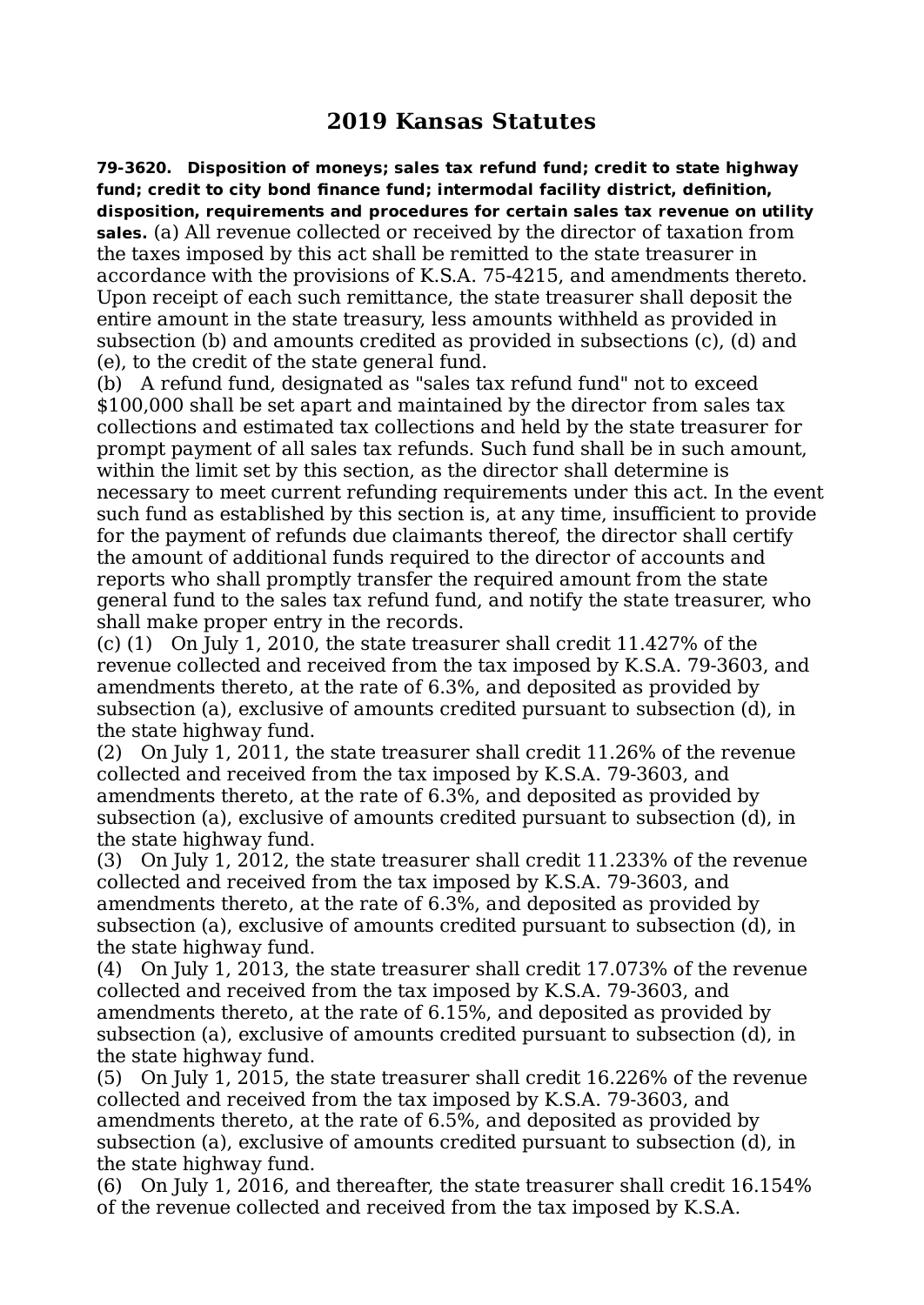79-3603, and amendments thereto, at the rate of 6.5%, and deposited as provided by subsection (a), exclusive of amounts credited pursuant to subsection (d), in the state highway fund.

(d) The state treasurer shall credit all revenue collected or received from the tax imposed by K.S.A. 79-3603, and amendments thereto, as certified by the director, from taxpayers doing business within that portion of a STAR bond project district occupied by a STAR bond project or taxpayers doing business with such entity financed by a STAR bond project as defined in K.S.A. 2019 Supp. 12-17,162, and amendments thereto, that was determined by the secretary of commerce to be of statewide as well as local importance or will create a major tourism area for the state or the project was designated as a STAR bond project as defined in K.S.A. 2019 Supp. 12-17,162, and amendments thereto, to the city bond finance fund, which fund is hereby created. The provisions of this subsection shall expire when the total of all amounts credited hereunder and under K.S.A. 79-3710(d), and amendments thereto, is sufficient to retire the special obligation bonds issued for the purpose of financing all or a portion of the costs of such STAR bond project.

(e) All revenue certified by the director of taxation as having been collected or received from the tax imposed by K.S.A. 79-3603(c), and amendments thereto, on the sale or furnishing of gas, water, electricity and heat for use or consumption within the intermodal facility district described in this subsection, shall be credited by the state treasurer to the state highway fund. Such revenue may be transferred by the secretary of transportation to the rail service improvement fund pursuant to law. The provisions of this subsection shall take effect upon certification by the secretary of transportation that a notice to proceed has been received for the construction of the improvements within the intermodal facility district, but not later than December 31, 2010, and shall expire when the secretary of revenue determines that the total of all amounts credited hereunder and pursuant to K.S.A. 79-3710(e), and amendments thereto, is equal to \$53,300,000, but not later than December 31, 2045. Thereafter, all revenues shall be collected and distributed in accordance with applicable law. For all tax reporting periods during which the provisions of this subsection are in effect, none of the exemptions contained in K.S.A. 79-3601 et seq., and amendments thereto, shall apply to the sale or furnishing of any gas, water, electricity and heat for use or consumption within the intermodal facility district. As used in this subsection, "intermodal facility district" shall consist of an intermodal transportation area as defined by K.S.A. 12-1770a(oo), and amendments thereto, located in Johnson county within the polygonal-shaped area having Waverly Road as the eastern boundary, 191st Street as the southern boundary, Four Corners Road as the western boundary, and Highway 56 as the northern boundary, and the polygonal-shaped area having Poplar Road as the eastern boundary, 183rd Street as the southern boundary, Waverly Road as the western boundary, and the BNSF mainline track as the northern boundary, that includes capital investment in an amount exceeding \$150 million for the construction of an intermodal facility to handle the transfer, storage and distribution of freight through railway and trucking operations.

**History:** L. 1937, ch. 374, § 20; L. 1957, ch. 429, § 32; L. 1958, ch. 31, § 2 (Special Session); L. 1965, ch. 530, § 2; L. 1967, ch. 502, § 1; L. 1978, ch. 56, § 19; L. 1982, ch. 423, § 1; L. 1989, ch. 209, § 60; L. 1993, ch. 213, § 5; L.